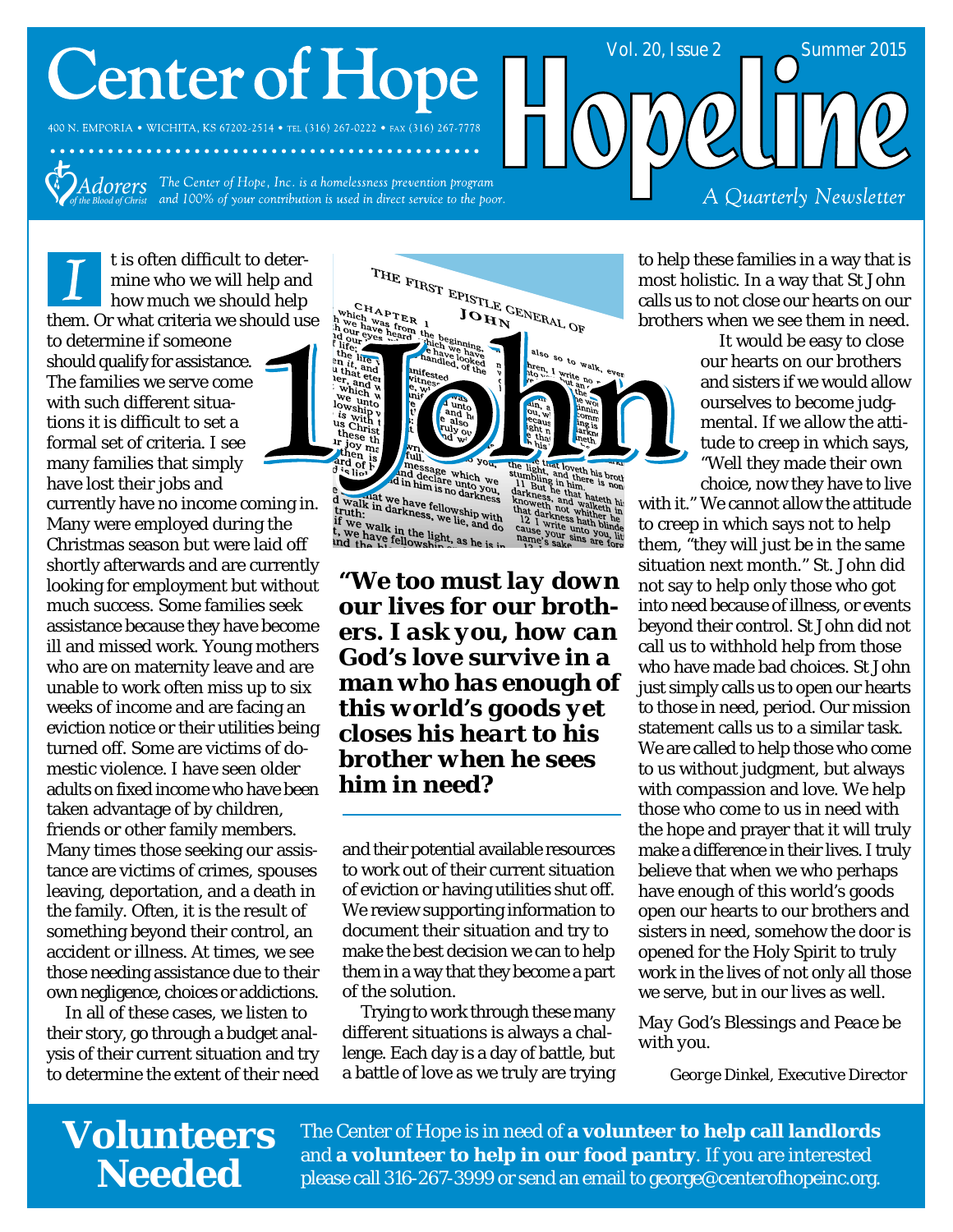**COH Board of Directors:** Chair: John Weir Vice-Chair: Collin Stieben Secretary: Sr.Renee Kirmer, ASC Treasurer: Larry Damm **Board Members:** Gary Bartak Johnnie Bell Jennifer Gantz Daniel Giroux Gloria Hegge Sr. Maria Hughes, ASC Jerry Johnston J.T. Klaus Danny Krug Sharon Monroe Christopher Magana Susan Pool Sr. Charlotte Rohrbach, ASC Sally Simon Curtis Warren

**CENTER OF HOPE, INC.** *sponsored by the Adorers of the Blood of Christ*

**Executive Director** George Dinkel **Staff:** Sr. Becky Balthazor, ASC Marsha Flora Sr. Deborah Schovanec, ASC Chloe Weiss **Volunteers: ASC Associates** Maralene Balthazor Mary Benefield Bill Bergman Patricia Bergman Mary Corrigan Victoria Denton Peggy Duick Rebecca Elpers Jerry Ewald Martha Flaherty Vicky Glennon Donna Harris Kyle Jacobs Frank Kastor Jan Kirby Valle Lang Rachel Lewis Vernon May Barb Mohney Carol Meyer Mary Meyer Prairie Land Food Volunteers Lori Rathert Jeannie Rosenhamer Sr Marita Rother, ASC Sr. Tarcisia Roths, ASC Andrew Rowe Mary Santiago Treva Schaffer Sally Simon Elisabeth Sims Cathy Strecker Tax Volunteers Peggy Taylor Bill & Anne Uhler Mary Jobe Waddill Marilyn Wells

Rose Mary Wells Carolyn Winn Patricia Yates Mary Ann Youngers Ron Youngers

## **Center of Hope Annual Dinner**





The Center of Hope Annual Dinner held on Sunday, April 19, 2015 at Newman University was a huge success and raised over \$85,000, which represents on average a full month of rent and utility assistance provided to clients. The dinner included a wine and beer reception for guests. The theme for the event was *"Home is where the Heart is".* The master of ceremonies was J.T. Klaus who, along with our guest auctioneer, Rev. Bernie Gorges, kept the evening moving at a fast pace and quite entertaining. We sincerely appreciate all those who helped make this event a success and all our donors who contributed to this most worthy cause.

# **Please Pray for** our Clients...

**The people who walk through our doors are in need of material help but also the support that your prayers provide.**

D, is a 59-year- old lady who lives alone. Although employed, D has missed a lot of work due to cancer treatments. She has had surgery and chemo and radiation treatments.

A, is a 36-year-old man who lives with his disabled wife and their 4 children. A works for a local aircraft manufacturer but will be on medical leave for open heart surgery. He S, is a 44-year-old mom who lives with her will receive ST Disability income, but will have to wait a few weeks for it to start.

J, is a 24-year-old man who lives with his infant son and the mother of the child. J was working for a roofing company, but had an accident and fell 28 feet from a ladder onto a concrete slab. He severely injured his back and is unable to work at this time.

S, is a 30-year-old mom who lives with her 3 young children. Her husband left her and her only source of income right now is making and selling tamales.

A family is living in a hotel on south Broadway after being evicted from their home. Their children were taken from them since they were homeless. The mom was still in tears and is hoping to get the children returned soon when they get into an apartment.

11-year old daughter. They have been staying in their car after being evicted from their home. S lost her job a couple of months ago and her unemployment was denied. She is appealing the decision and is looking for a job. She made over \$14,000 this past year and is very employable, but is in a tough situation right now. It is difficult to get into an apartment without any current income.

A family could not make their appointment. They had an 11-year- old son with cancer and he suddenly passed away.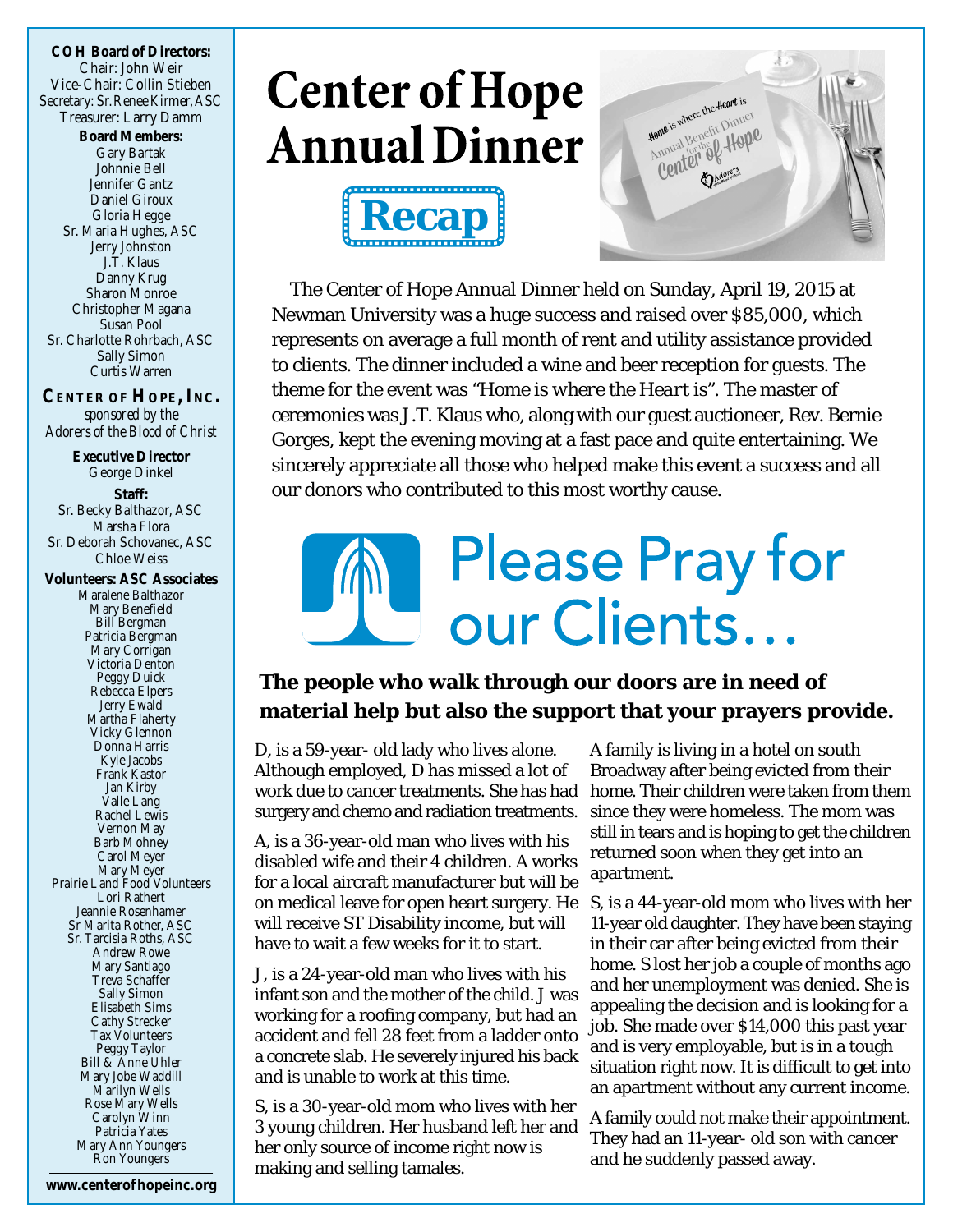Our client first heard of Center of Hope through information about the Driving Incentive Program administered by Sr. Becky. This court supported program offers people with outstanding traffic fines an opportunity to clear their record by attending classes and doing community service as well as establishing a payment plan to pay off the fines. For those with limited incomes, this is an important program to help them get back on their feet.

## **A COH Client Shares Her Thoughts with Guests** at the Benefit Dinner



was addicted to drugs and also selling drugs to support my habit. Due to that lifestyle, I ended up in trouble with the law. I got locked up, my kids went into foster care and I hit my personal rock bottom. When I got released all I wanted to do was get right, get my kids back and get back on track. I

got a job and got a place to live. After about a year, my kids finally got to come home with me and we were happy!

"I rode the bus back and forth to work, but it took 1.5 hours one way riding three buses to get there, so I just got so tired of that I bought a car from a friend. Because of my license being suspended due to unpaid tickets and owing a large amount in fines, I was taking a chance every time I got behind the wheel but I had moved up in my job to supervisor and they needed me to be available hours that were after the buses stopped running, so I took my chances and eventually my luck ran out.

"I started asking around and someone mentioned a driving program at the Center of Hope. I interviewed with Sr. Becky who thought I

was a good fit for the program and started the class.

"Sr. Becky helped me fill out forms to get a restricted license which I got for one year while I worked to pay off my fines and get my regular license back. I found it to be very interesting and committed myself to work the program.

"After graduating from the Driving Incentive Program, I wanted to continue working with Sr. Becky so I rolled over into her Case Management and it has helped me a great deal.

"I had concerns about losing my housing and not having enough to eat, but now I'm doing great. My family was on a housing program and I'm not anymore. I pay my whole rent now. My family was on food stamps and we are off that program as well.

"I am able to manage my money a lot wiser due to things I learned in the Case Management Program and I am about to finish all my community service hours and pay off all my fines. It feels great to be back on track getting ready to get my license back.

"Today I am sober five years. I have my kids back. I just made assistant manager at my job. With the help of Sr. Becky and the awesome people at Center of Hope, I am about to have my driving record back on track. It's a great feeling!"

*My family was on a housing program and I'm not anymore. I pay my whole rent now. My family was on food stamps and we are off that program as well.*

#### A Prayer from Fr. Paul J. Oborny

# **SAID 'NO'**

I asked God to take away my pride, And God said "NO, It's not for me to take it away, It's for you to give it up". I asked God to heal me and make my body Whole again, And God said "NO, Your spirit is whole And the body is only temporary. I asked God to grant me patience And God said, "NO, patience is a By-product of suffering, It isn't granted, it is earned." I asked God to make me happy, And God said, "NO, I give you blessings, Happiness is up to you." I asked God to spare me pain. And God said "NO, suffering draws you Away from worldly cares, And brings you closer to Me." I asked God to make my spirit grow, And He said "NO, you must grow On your own, My Father will prune you To make you more fruitful." I asked God, Do you love me? And God said, YES, I gave my Son To suffer and die for you That you might have Eternal Life." I asked God to help me do His Will, By taking up my cross, And God said, "Aw, Yes, You are finally getting the idea!!!!!!

### **RECOGNITION GIFTS:**

Patti Edison Sr. Joann Stuever Gladys New Schneider ASC Sisters Rev. Kenneth Van Haverbeke

### **IN MEMORY OF:**

Sr. Stella Rosenhamer Betty McIntyre